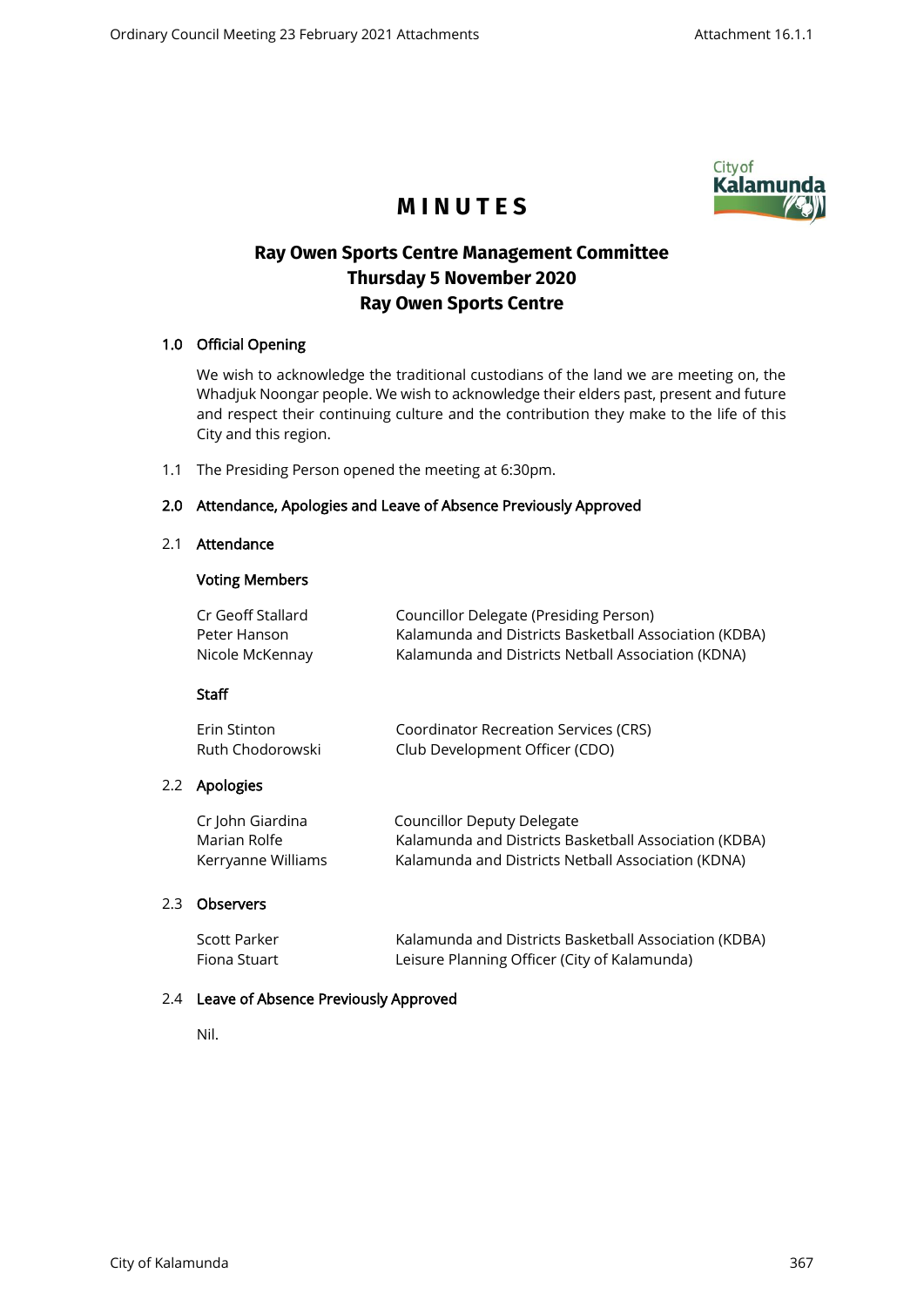## 3.0 Confirmation of Minutes from Previous Meeting

3.1 That the Minutes of the Ray Owen Management Committee (ROMC) held on 20 August 2020, as published and circulated, are confirmed as a true and accurate record of the proceedings.

| Moved:    | Peter Hanson    |
|-----------|-----------------|
| Seconded: | Nicole McKennay |
| Vote:     | Carried (3/0)   |

#### Statement by Presiding Member

"On the basis of the above Motion, I now sign the Minutes as a true and accurate record of the meeting of 20 August 2020."

## 4.0 Disclosure of Interest

#### 4.1 Disclosure of Financial and Proximity Interests

- a) Members must disclose the nature of their interest in matters to be discussed at the meeting. (Section 5.65 of the Local Government Act 1995)
- b) Employees must disclose the nature of their interest in reports or advice when giving the report or advice to the meeting. (Section 5.70 of the Local Government Act 1995)

Nil.

## 4.2 Disclosure of Interest Affecting Impartiality

a) Members and employees must disclose their interests in matters to be discussed at the meeting in respect of which the member or employee has given or will give advice.

Nil.

## 5.0 Items for Committee Consideration

#### 5.1 Ray Owen Master Plan Update

## 5.1.1 Car Park Project

Committee members attended a presentation of Stage 1 Ray Owen Car Park at a Ray Owen Master Plan Stakeholder meeting, held prior to the Management Committee meeting on 5 November 2020 at 5.30pm. At this meeting it was outlined the planned expenditure for the \$5 million promised from the State Government.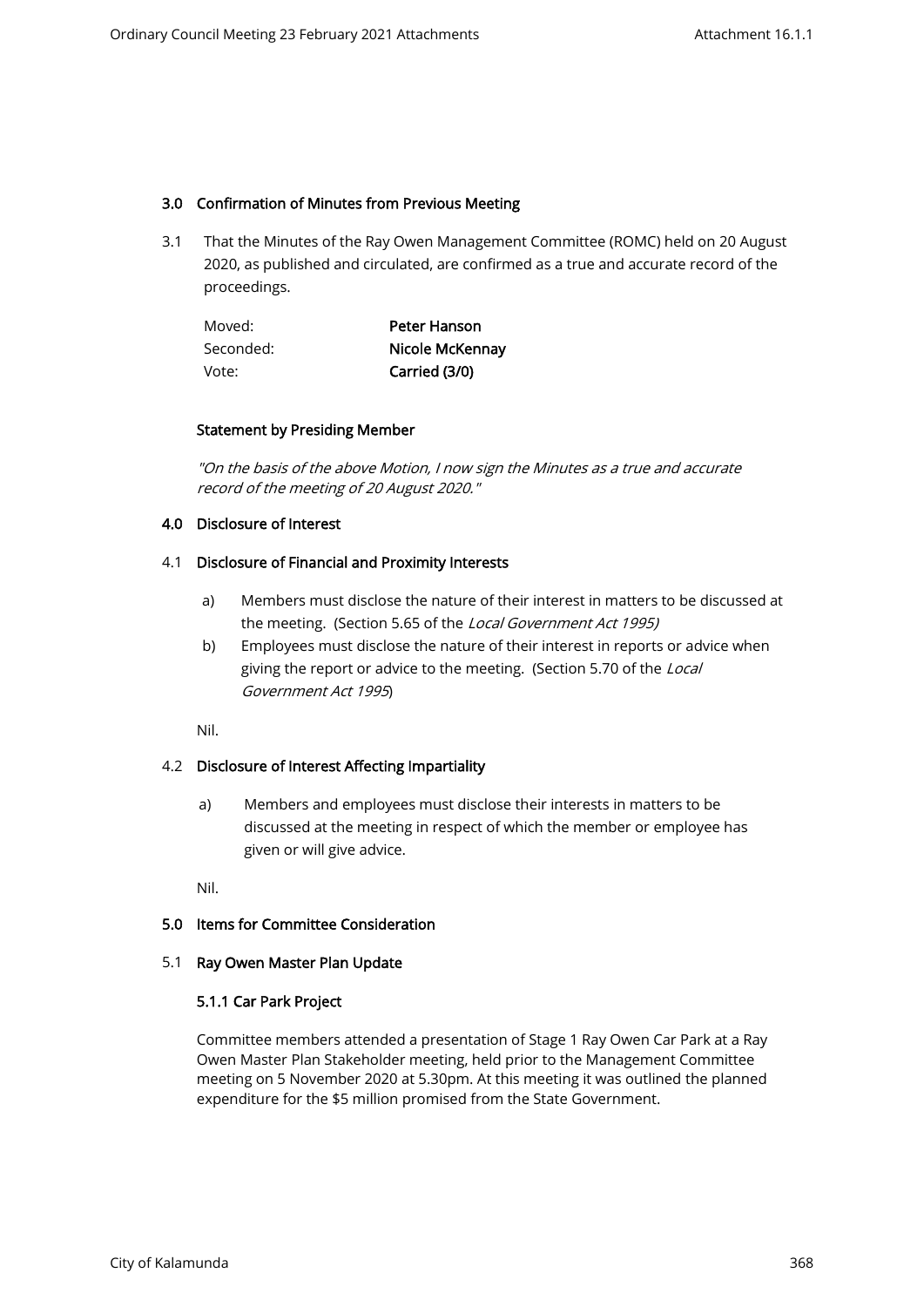- The Committee queried the drainage once the carpark and the unisex changerooms were built, particularly the impact on the outdoor courts.
- The Committee are pleased that the exit driveway will remain in the Concept Plans along with the extra parking bays.
- The Committee noted the proposed completion date is May/June 2021.

## 5.1.2 Court Extension

Project not funded this financial year, however remains an important project within the City of Kalamunda advocacy projects.

- KDNA stated that Courts 15 and 16 need repairing and that the lighting on the outdoor courts is ineffective. CRS noted the City had previously completed a lighting audit and the Committee requested a copy for their records.
- Discussion took place on the importance of an advocacy and marketing plan for the upcoming March 2021 election. The Committee requested the City's assistance with this.

## Actions:

- CDO to organise a meeting with Project Manager, Dan Nelson, for the Committee to discuss drainage and timing concerns.
- CRS to provide lighting audit report to the Committee.
- CRS to assist Committee with advocacy and marketing plan for the upcoming election.

## 5.2 Running Action Register

Committee received the Running Action Register.

- CCTV is ongoing. KDBA have access to the outside cameras, which are City owned. If Police request to view any footage, they must provide KDBA with a police incident number prior. Once the City-wide approach is up and running the process may need to change to enable the City to have access.
- The amended Table of Responsibilities and Inventory of Assets were emailed to Committee members prior to the meeting. Ten days has been allocated for feedback. It was agreed that the table and inventory will be reviewed annually.
- Upcoming maintenance items: Gutter cleaning – courts and café – 17 November 2020. Carpet cleaning – 19 February 2021.
- Floor resurfacing Courts 5 & 6. KDNA have games up until the 10 December.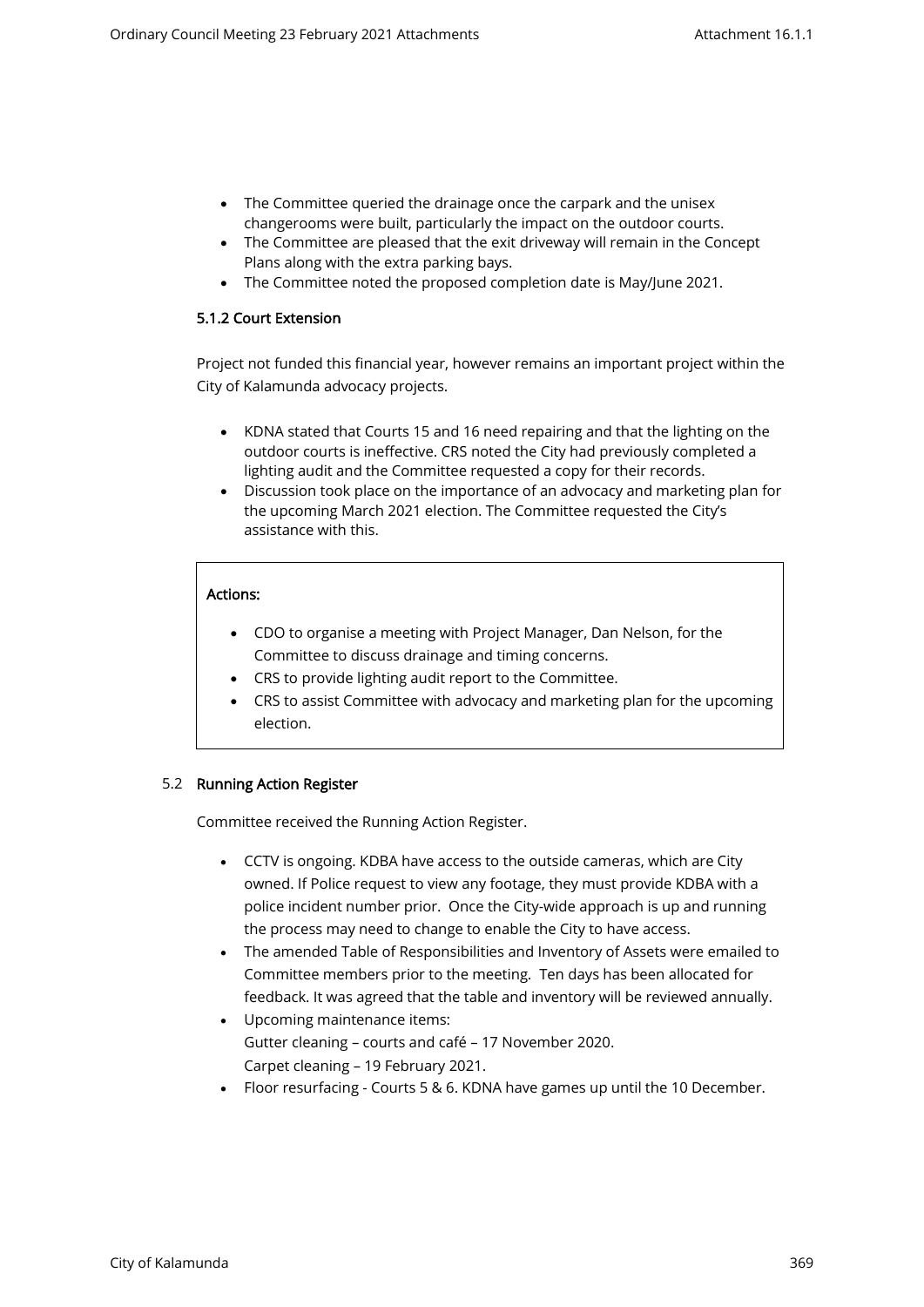• Installation of the LED lights and skylight replacement – the City require 10 days notice and the project will take three weeks to complete. KDBA to advise CDO with suitable dates for the timeframe 11 December through to 31 January. Courts 1 to 4 will need to shut down completely during the replacement.

#### Action:

- Committee members to review the table of responsibilities and respond by 19 November with any changes.
- The Table of Responsibilities and Inventory of Assets to be reviewed annually.
- CRS to organise a meeting with City Officers regarding the resealing of the courts.
- KDBA to advise of dates for Installation of the LED lights and skylight replacement.

#### 5.3 Licence Agreement

 • Licence Agreement amendment, including Appendix A – Table of Responsibilities and Appendix B – Inventory of Assets

Discussed in Running Action Register

#### 5.4 Reinstatement of Courts 17 & 18

Initial proposal received from KDBA to reinstate Courts 17 & 18; included a request for the City to source quotes for:

• Reinstatement of the court surface, with dual use markings and backboards and perimeter fencing and gates.

The following justification was provided:

- Netball and Basketball require more courts for training purposes
- The courts will be required when the construction phase for the four-court extension is underway.

Courts 17 & 18 are currently used for carpark overflow and emergency access for BMX.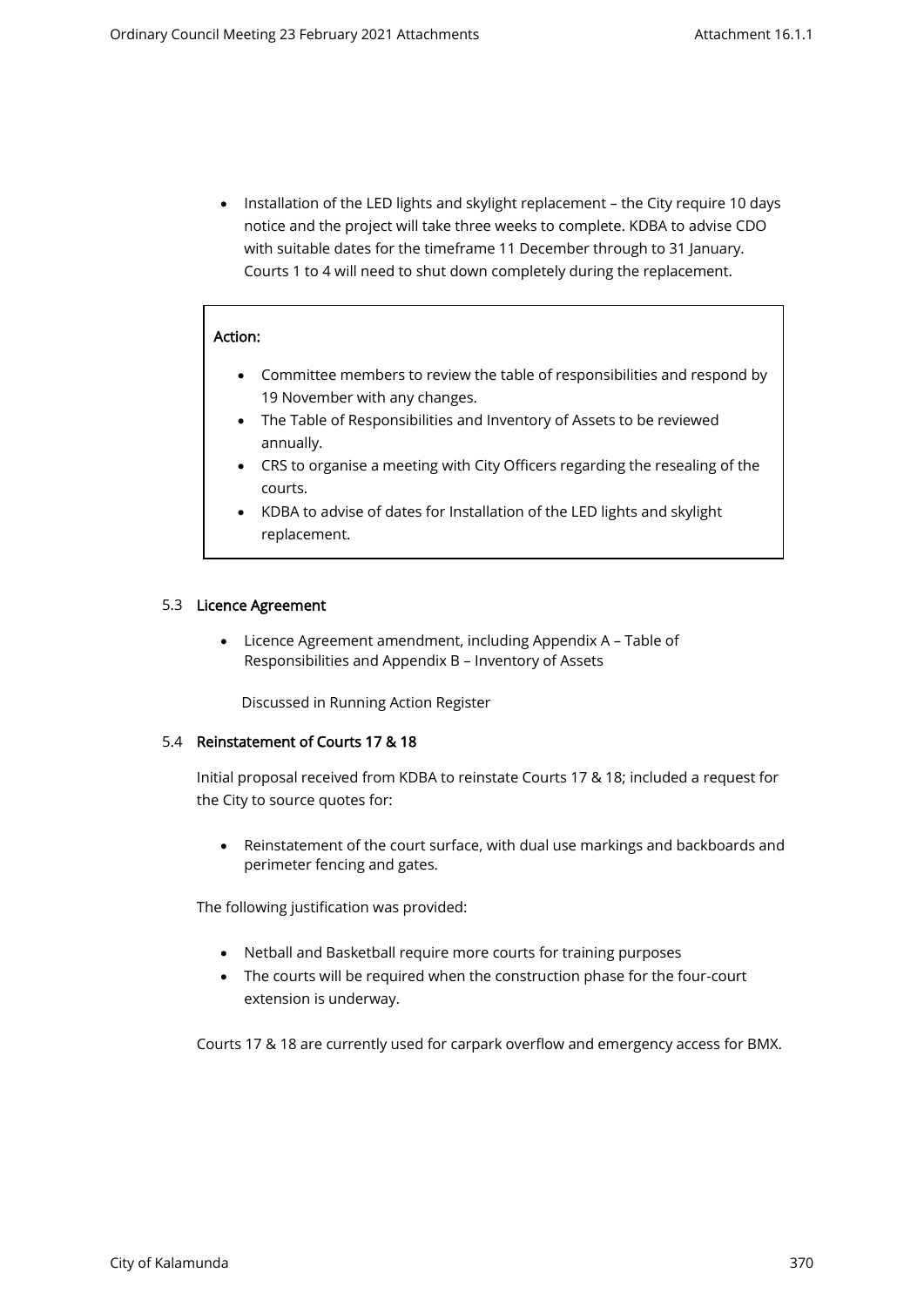During discussion at the meeting the Committee voted to endorse an alternative solution;

- The Committee request the City source quotes for the upgrade of Maida Vale Courts with dual use markings and backboards.
- The Committee would like to keep the reinstatement of Courts 17 & 18 on the agenda with the discussion to be revisited at the May 2021 meeting.

Moved: Nicole McKennay Seconded: Peter Hanson

#### Action:

• CRS to complete a Budget Bid for 21/22 FY for the upgrade of Maida Vale Courts.

## 5.5 Proposed Meeting Dates for 2021:

Thursday 4 February Thursday 6 May Thursday 5 August Thursday 4 November

Committee agreed to the above dates, subject to change as the need arises.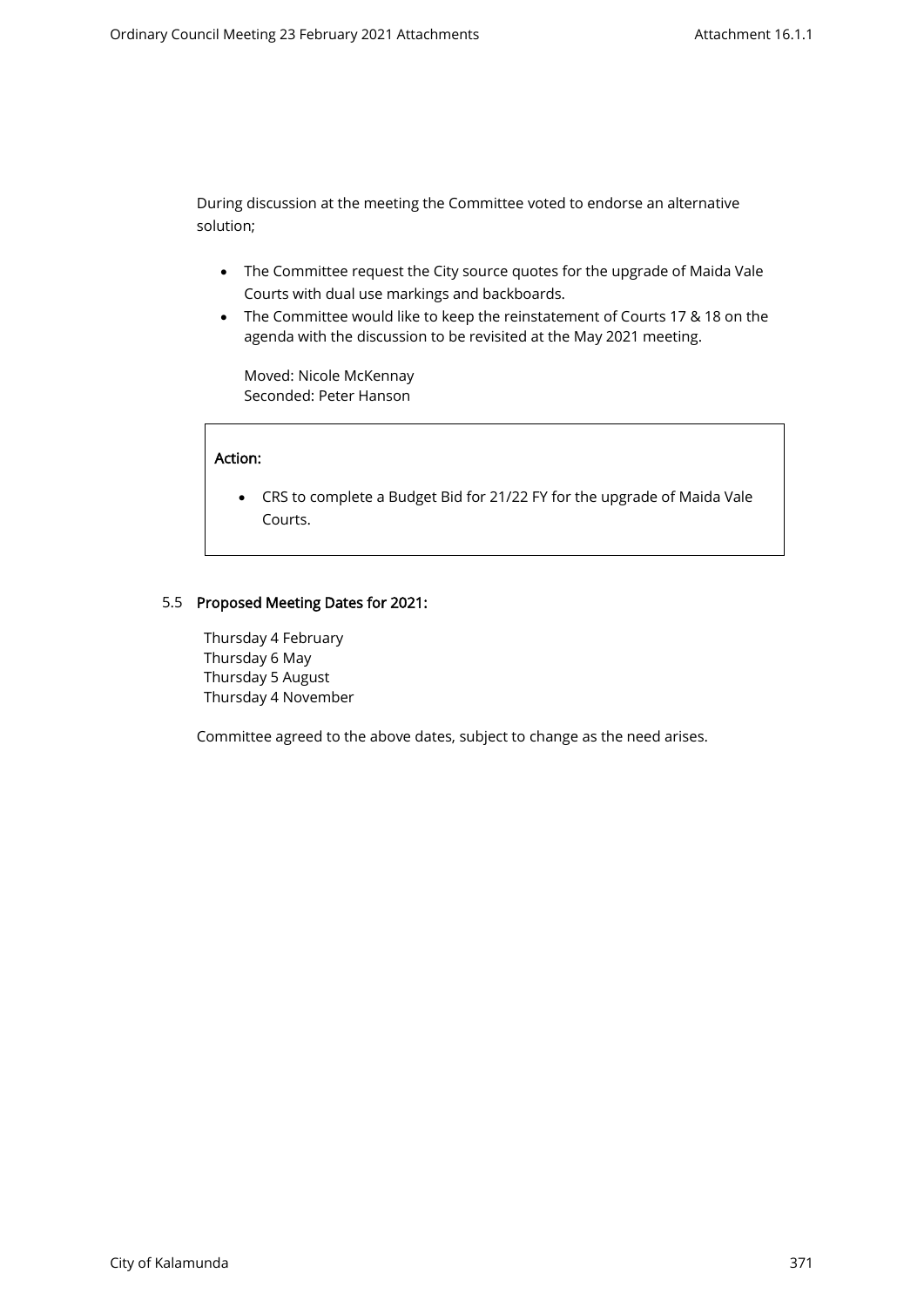#### 6.0 Urgent Business with the Approval of the Presiding Member

- CDO asked if the Associations had considered signing up to Containers for Change and become a donation place.
- KDNA mentioned that the toilets near Courts 5 & 6 are jamming and continually flushing. KDBA and KDNA are hoping that the toilets being renovated now will be plumbed effectively.

#### Action:

- CDO to email information on the Containers for Change scheme to KDNA and KDBA.
- CDO to follow up plumbing of toilets with Asset Services.

#### 8.0 Date of Next Meeting

4 February 2020 at Ray Owen Sports Centre at 6:30pm.

#### 9.0 Closure

There being no further business, the Presiding Member declared the Meeting closed at 7:41pm.

I confirm these Minutes to be a true and accurate record of the proceedings of this Meeting.

Signed: \_\_\_\_\_\_\_\_\_\_\_\_\_\_\_\_\_\_\_\_\_\_\_\_\_\_\_\_\_\_\_\_

Presiding Member

Dated this \_\_\_\_\_\_\_\_\_\_\_\_\_\_\_\_ day of \_\_\_\_\_\_\_\_\_\_\_\_\_\_\_\_ 2020.